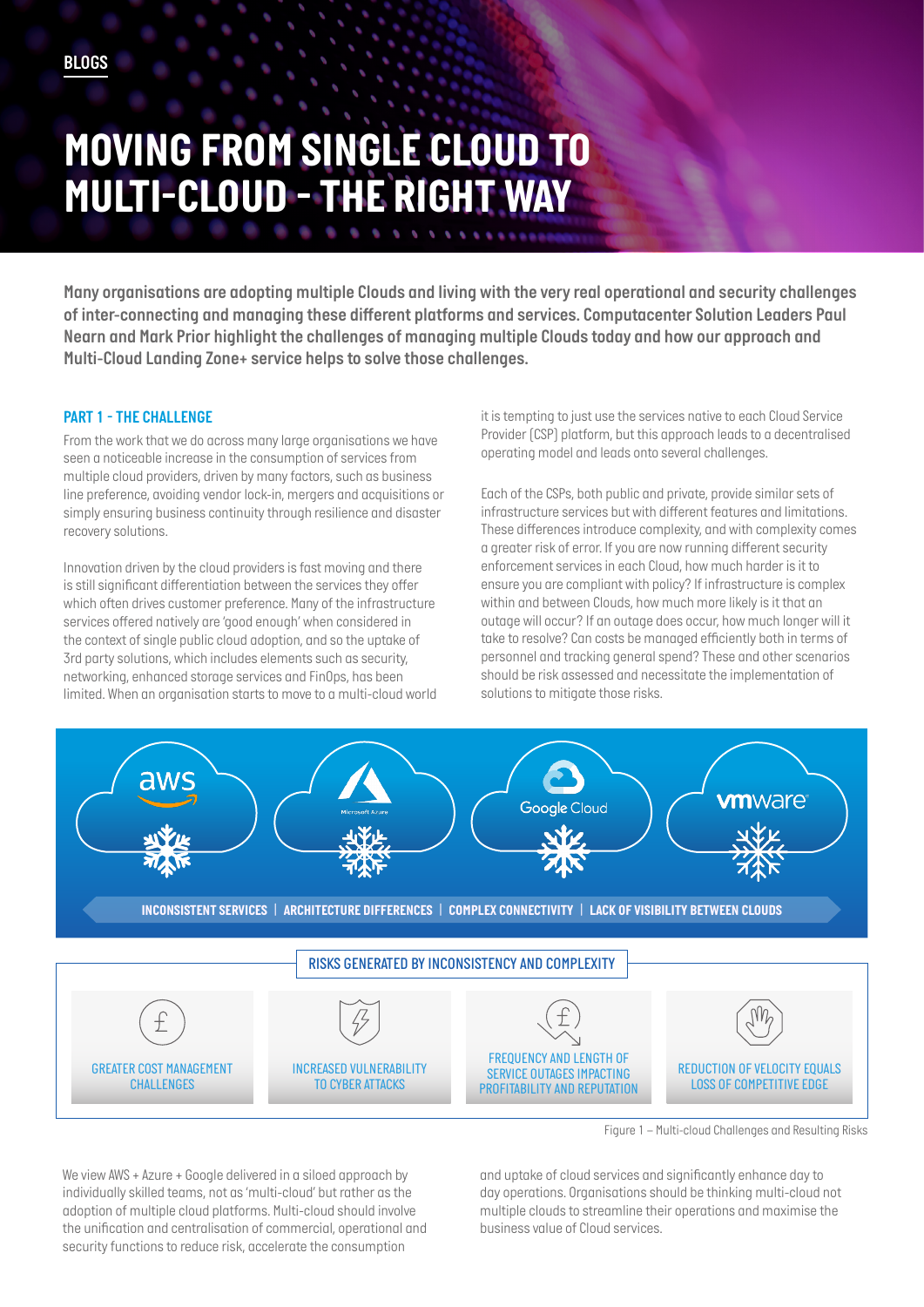# *MOVING FROM SINGLE CLOUD TO MULTI-CLOUD - THE RIGHT WAY*

### **PART 2 - OUR APPROACH TO ADDRESSING THE CHALLENGES** *OF MULTIPLE CLOUDS*

*During the initial adoption of single provider cloud services, it is essential that organisations deploy well architected, standardised, and automated cloud landing zones across public and private clouds. Cloud landing zones must be secure by design and ensure* 

*cloud provider tenancies are correctly created to rapidly onboard enterprise workloads.* 

*Computacenter has developed a tiered services implementation model when delivering Cloud landing zone implementations as shown in the diagram below:* 



*Multi-cloud challenges*

*As our Enterprise customer base pivots towards multiple cloud adoption, we are increasingly building landing zones at the Tier 3 level. This is where we look at their creation through the lens of unified multi-cloud architectures against an architectural blueprint, via the use of best of breed and/or open-source solutions. This enables the abstraction of common services across cloud platforms and therefore provides a centralised, consistent, and streamlined management plane and operating model.* 

*This methodology not only reduces the risks of running each cloud as an individual entity, as highlighted in part 1 of this blog series, but also significantly reduces lock in to each individual hyperscaler.* 

*Our expert services deploy best practice landing zones across Tiers 1 and 2 and offer a clear path for moving to an efficient Tier 3 multicloud model when a customer is ready, which we call our Multi-cloud Landing Zone+.*